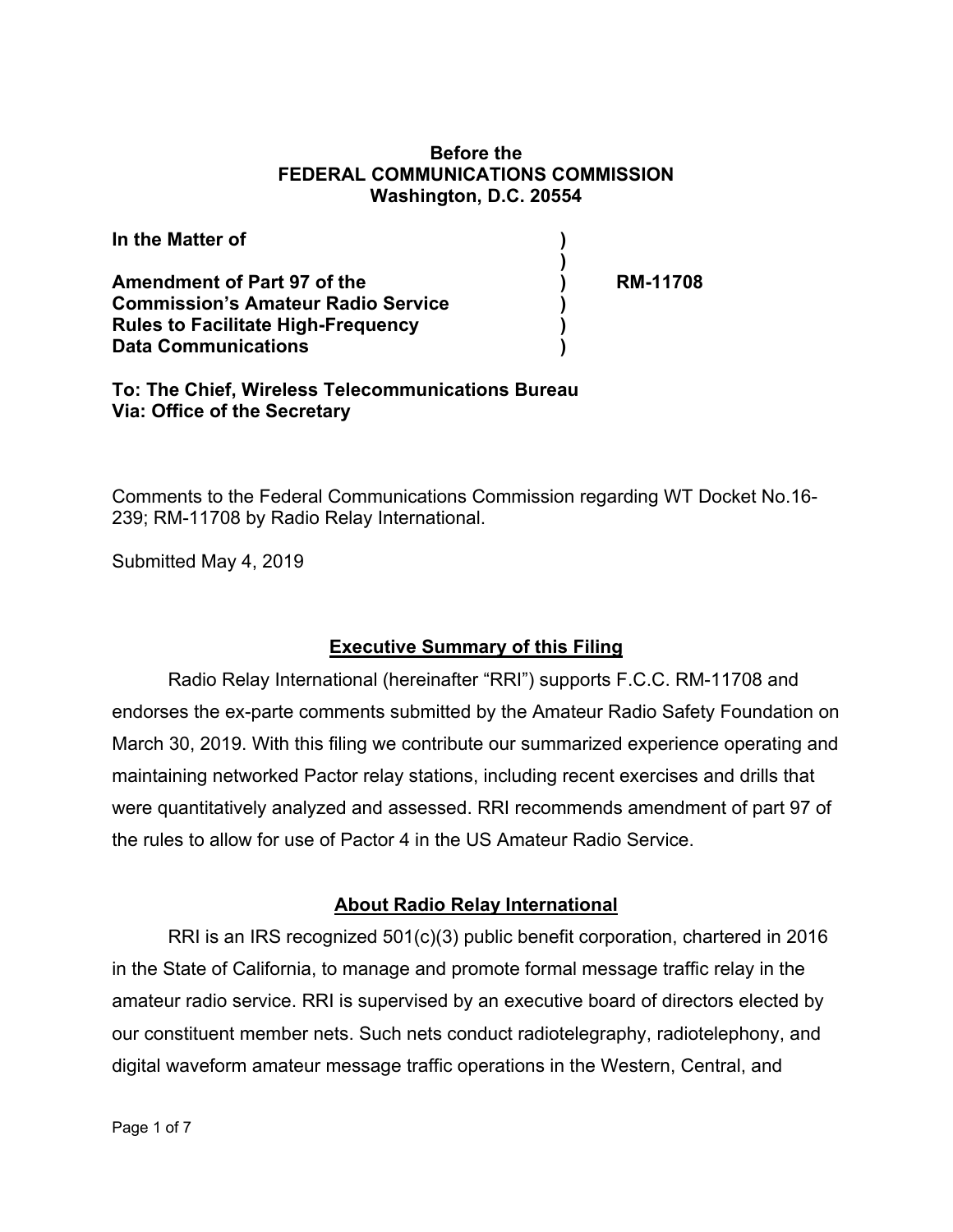Eastern areas of the United States and Canada. These areas are further organized into ten operating regions that represent states, provinces and territories. Operations extend beyond continental North America into the Caribbean, Alaska, Hawaii, Oceania, and Europe. More than two-hundred and fifty amateur radio operators are registered with RRI, comprising the most active of the several thousand operators that regularly join our affiliated nets. Attachment "A" appended hereto illustrates the present Digital Traffic Network topology of RRI.

 RRI sponsors the publication QNI: the Independent Newsletter for Amateur Radio Traffic Handlers and hosts the "TFC-OPS" and "RadioRelay" on-line discussion groups for the amateur radio traffic handling community. RRI publishes field and technical manuals, training programs, operating aids, and other material at our main website, *www.radio-relay.org* . This site demonstrates our expertise in the field.

# **Digital Traffic Network**

 RRI maintains the Pactor-based Digital Traffic Network hereinafter ("DTN"), direct descendant of the amateur radio based, experimental AX.25 networks of the 1970s and 1980s and formerly affiliated with the American Radio Relay League as the NTSD. The network backbone operates in the high-frequency ACDS sub-bands using the Pactor 3 waveform under automatic control conditions. Many system operators offer local vhf access using standard packet radio equipment and techniques.

In a typical month, DTN relays between fifteen and twenty thousand radiograms to scores of state and local level stations. We estimate DTN and its predecessors relayed several million radiograms over more than thirty years of operation.

#### **Pactor in Operation**

 Many published comments in the present proceedings and related proceedings discuss Pactor's technical features, especially as implemented in hardware by its inventors, Germany's SCS GmbH & Co. Our comments pertain to its use on the air,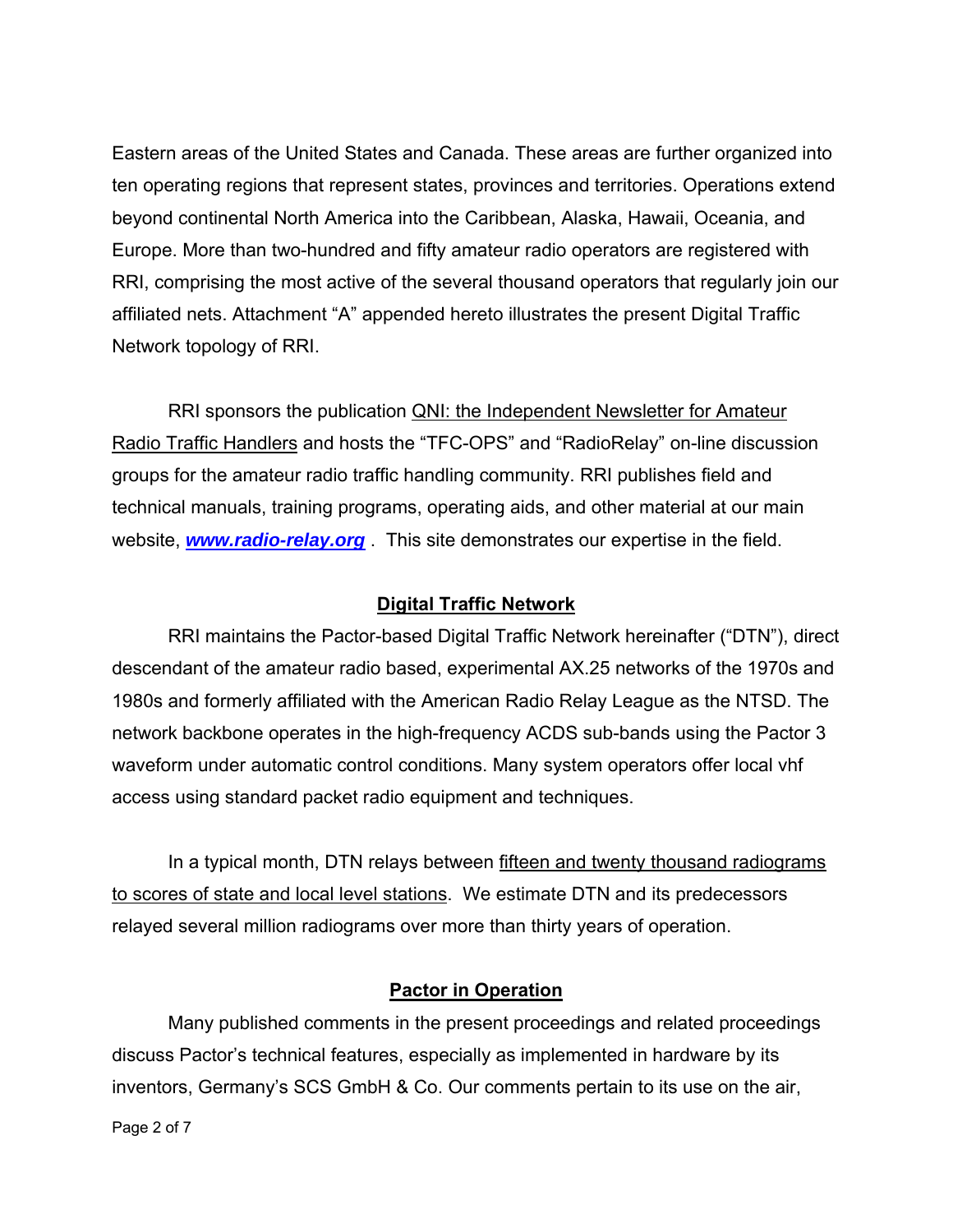particularly during band-congesting amateur radio sport (contest) weekends and under real and simulated emergency conditions, and how Pactor contributes to satisfying the Part 97 public service mandate to provide emergency communications and to the advancement of skills in both the communication and technical phases of the art. Certainly RRI itself is dedicated to increasing the reservoir of skilled radio operators, technicians, and electronics experts. We believe new digital modes enhance this goal.

 Concerning the mode Pactor, our digital operators have expertise with industrial, commercial, military and government communications and enjoy operating a variety of hardware and soundcard implemented data modes. Such modes include those offered by a leading expert in the field who is well published and celebrated, Professor Joseph H.Taylor Jr., (amateur call sign K1JT). A number of our DTN hub stations also use the digital mode Winmor to maintain interoperability with the Winlink message service, the subject of much of the present filings in this matter. Also, before standardizing on Pactor, DTN hub stations operated AMTOR, Clover and Pactor allowing for detailed observation and study of their relative performance. On the merits, Pactor 2 was selected as our backbone standard. Most hubs upgraded to Pactor level 3 within a few years, an endorsement of the waveform's increased capability.

 Our accumulated experience gives RRI a broad institutional perspective of the relative merits of common waveforms, how amateur implementations stack up to industry standards, and the practical effectiveness of communicating messages under many propagation and operating conditions over a variety of technologies. We have arrived at our present position based on our experience.

 Several RRI operators already use Pactor 4 in U.S. government service or foreign amateur radio services and remark on its superior performance. Improved performance has been observed even in Pactor modes 1, 2, and 3 attributable to improvements in the modem's design implementation. Simply put, RRI argues Pactor works and works well for written message operations. Accordingly, full consideration by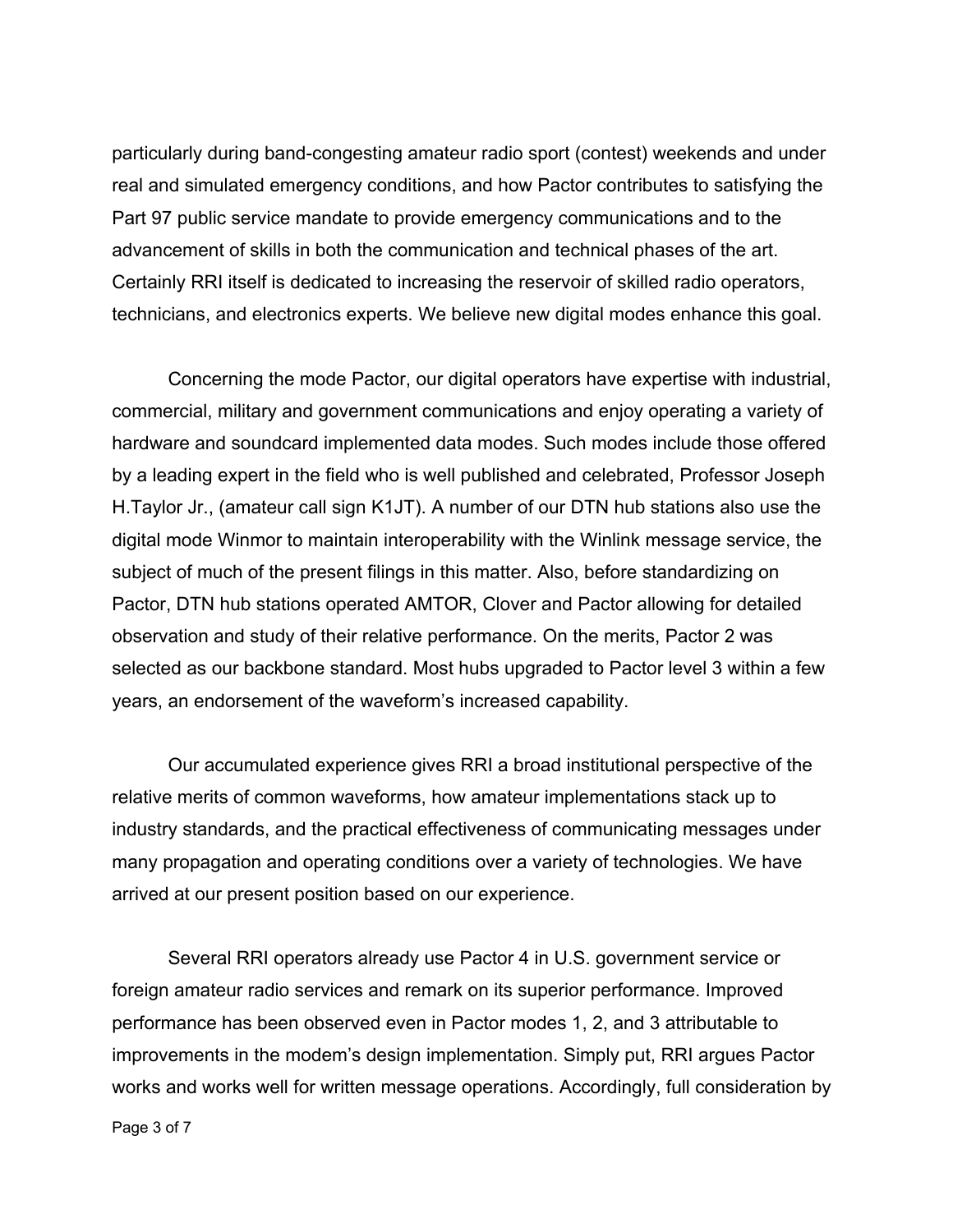the Commission to Pactor 4's use as a legally authorized amateur radio mode of operation is urged.

### **Discussion**

 RELIABILITY: The SCS modem itself is constructed to commercial standards and performs reliably and robustly, requiring no maintenance beyond its initial installation. Interfacing with modern transceivers with dedicated data ports and highquality cables means Pactor stations are physically stable and innately immune to RFI, voltage variation, and mis-wiring errors.

 AUTOMATED OPERATION READY: SCS modems include automated adaption algorithms for Busy Channel Detection, Transmit Power, Frequency Correction and Protocol Fallback that make automated operation practical. As a practical matter, P3 initializations often fall back to P2 and on rare occasions to P1. Power levels are similarly reduced for good circuits. Anecdotally, we have many reports of successful P2/3 connections inaudible to human ears.

 NARROW BANDWIDTH REQUIREMENTS: Communication emergencies and simulated drills quickly fill the data sub bands, especially the segments reserved for automatically controlled digital stations. Pactor's narrow bandwidth, automatic adaption, combined with easily scripted polling policy allows us to establish useful circuit throughput under seemingly impossible conditions. Only continuous wave ("CW") Morse code amateur operations rival Pactor in this ability even as we note our most capable CW radio operators are falling silent as time progresses and such skilled operators are not replaced.

 NOTE: Part 97.221 strictly limits waveform bandwidth to 500Hz outside the ACDS sub bands. We strongly urge the FCC to restore automatic control sub band allocations as they existed prior to 2006 and RM-11759. For example, the current 40m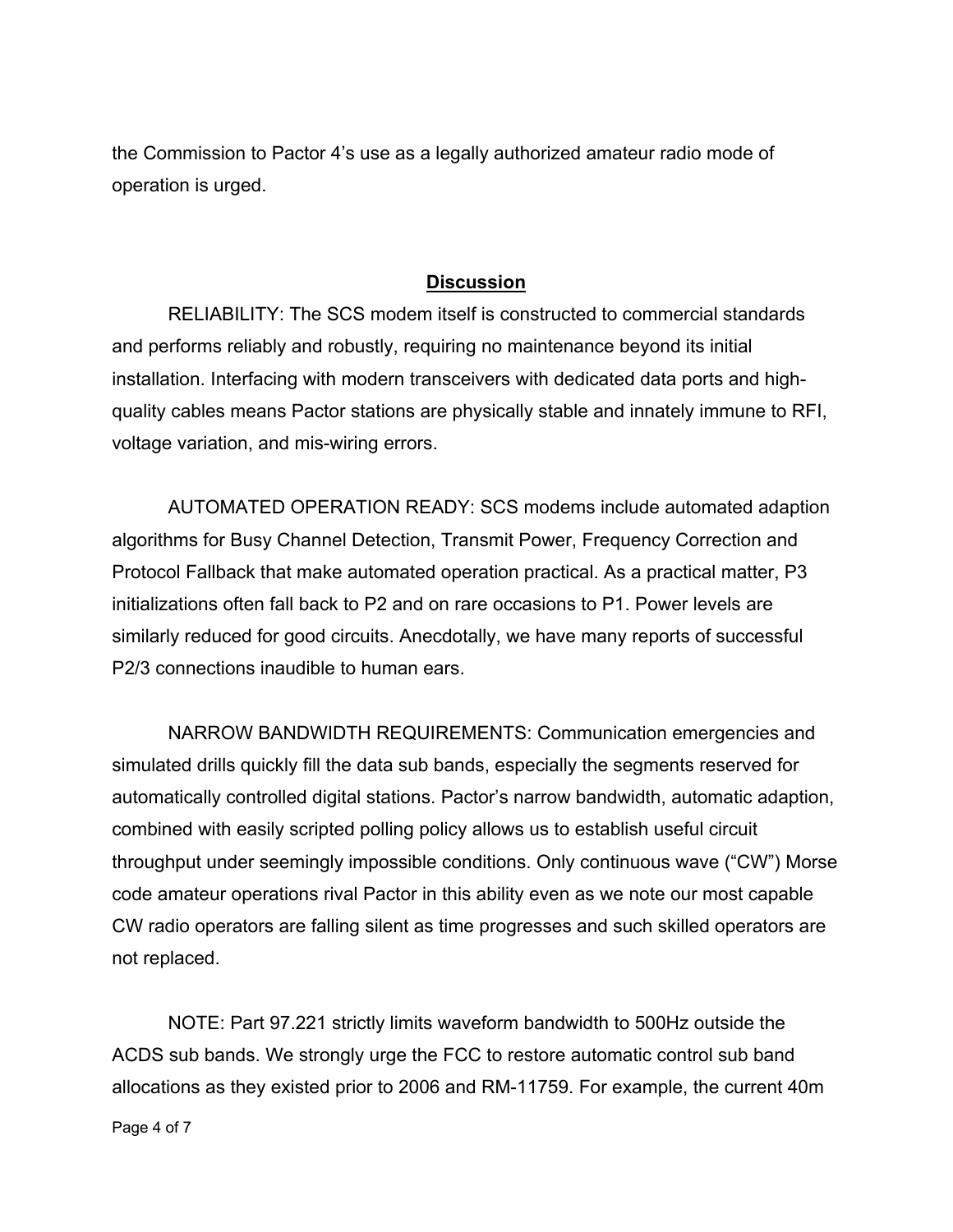ACDS allocation supports only two concurrent Pactor 3 connections.

 AVAILABILITY AND SUPPORT: As a commercial product, Pactor's developers hold a vested interest in its stability and continued support, leading to its widespread distribution and large installed base of SCS modems at consumer level pricing. Its nearest rival in the amateur radio market is HAL Communication's CLOVER waveform and devices, no longer marketed to hams and generally unavailable to consumers at any price. While Kantronics still supports its G-Tor waveform, it is not widely used despite its origin in the automatic link establishment ("ALE") protocol.

 TRAINING AND MAINTENANCE: Because it is implemented in hardware, Pactor requires little training or maintenance for basic message traffic relay. This is an obvious advantage of its use for emergency communication. Field-deployed Pactor stations in a communications disaster can be operational in a matter of minutes with a high expectation of reliability. Further, it is long-standing DTN policy to review and modify operating plans each year. DTN managers are in regular communication to discuss network management. They produce frequency files for the Airmail software client, distributed widely among hub stations and local DTN liaison stations. Thanks to internal communication and coordination, DTN stations are kept in good operating order. Poor performance is identified and remediated as it is noticed and the result is a well operating system that minimizes interference while maintaining a full-time, year-round operational capacity.

 OBSERVED AND QUANTIFIED PACTOR PERFORMANCE UNDER EXERCISE CONDITIONS: While operating under the aegis of the ARRL's National Traffic System, before the formation of RRI, many of the current RRI operators participated in the 2016 FEMA exercise "Cascadia Rising" at the invitation of the director of the Disaster Emergency Communications Division in Washington, D.C. Then-NTSD had never before been tested in simulated emergency conditions and we were keen to see how it performed under pressure. Despite an unexpected glitch revealed by poor radio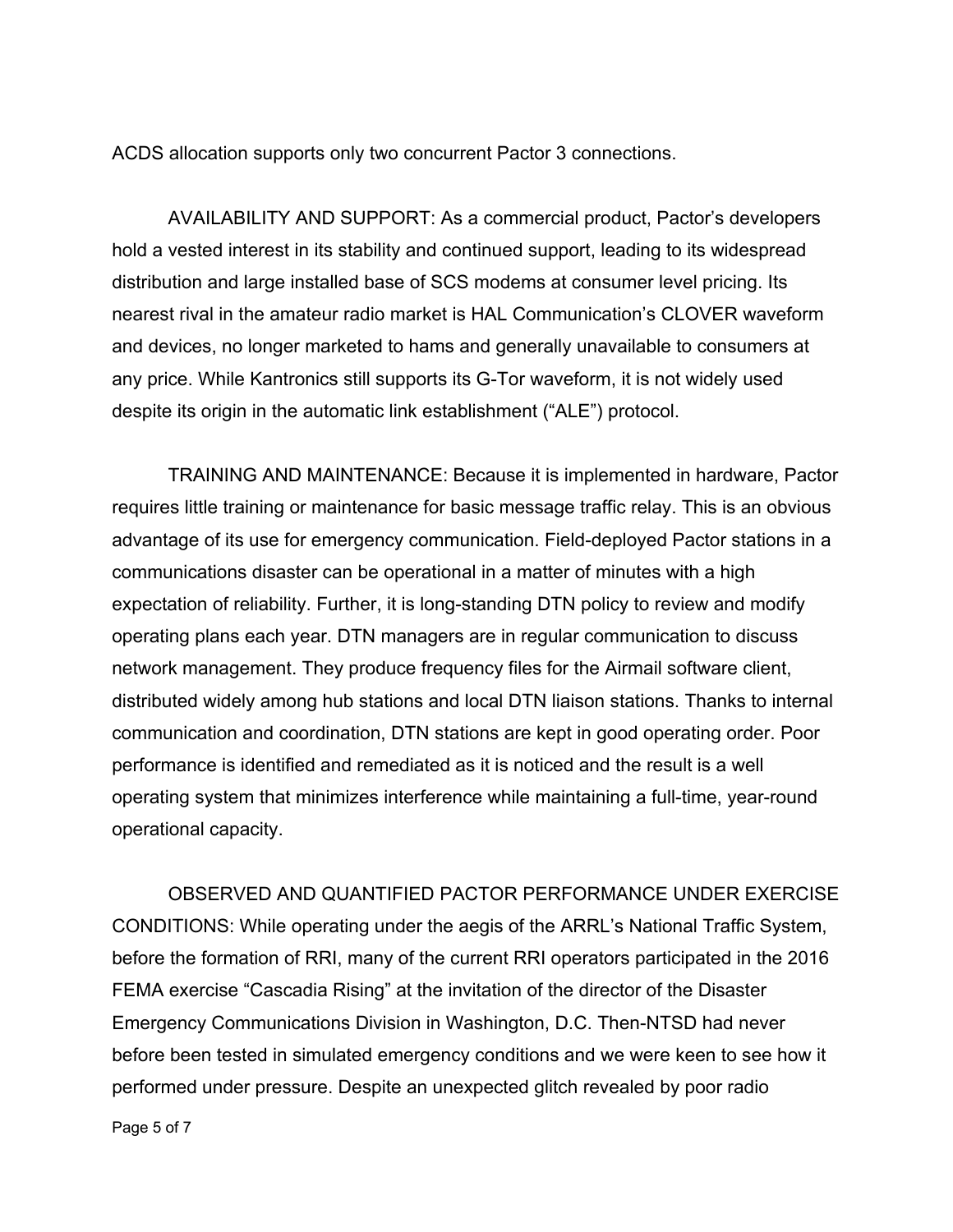propagation during the exercise, requiring direct intervention by the sysop, we were extremely impressed with Pactor's overall performance and accuracy under adverse, real-world conditions.

Performance of the radiotelegraph and digital relay networks is discussed in a document entitled "CRE Evaluation Report Final 2016-7-11", available at http://radiorelay.org/about/publications/ . The NTSD (today's DTN) achieved 99.997% accuracy with only 16 non-fatal errors in more than 7,000 data points. The glitches prevented relay of a large fraction of messages within the exercise period. While correctable problems were addressed with revised procedures, we speculated Pactor 4 may have alleviated the bottleneck by virtue of its improved sensitivity and higher throughput even when connecting to legacy Pactor equipment.

 Overall, the network's results compared favorably to our concurrent radiotelegraphy operations which achieved a remarkable 99.998% accuracy over 10,000 measured data points.

 NO ILLICIT OPERATION HAS BEEN OBSERVED: At the RRI April 2019 board of directors teleconference, which includes the three DTN area managers and many hub sysops, no one could recall an identified instance of illicit Pactor operation. Several instances of incorrectly configured Hub and MBO stations were recalled, each of which led to immediate remediation of the problem. We should note that our Pactor hubs process all messages in plain text despite our ability to accommodate binary files as desired. We maintain binary capability while we reserve it for emergency use.

# **Conclusion**

 RRI recommends Pactor 4 as an amateur radio mode of operation and urges the Commission's proposal to make it available to the U.S. amateur radio service by appropriate amendments of part 97 of the Amateur Radio Rules.

Page 6 of 7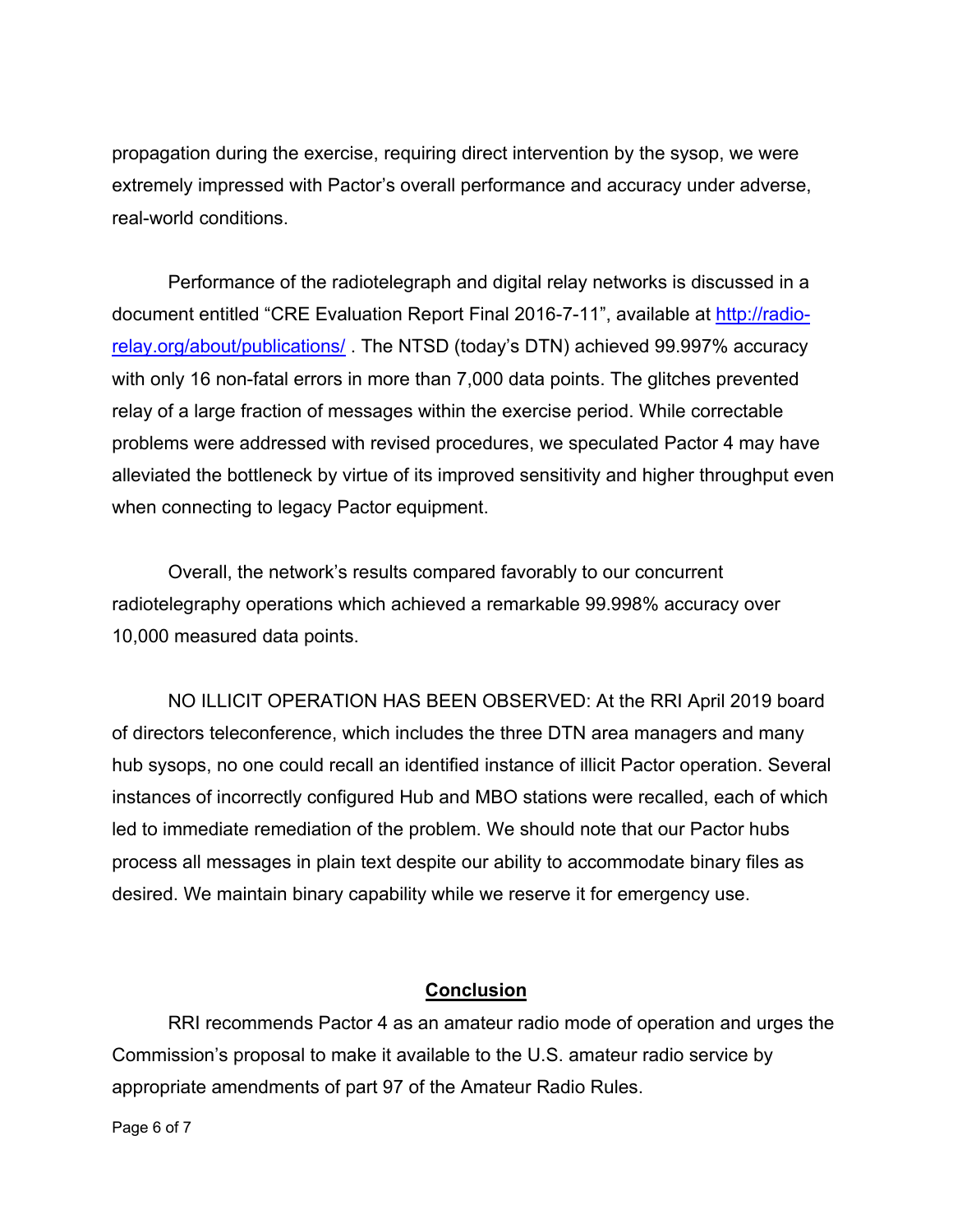# **Radio Relay International**

 *by its Board of Directors*:

Joseph Ames W3JY *chairman* Grant Hays WB6OTS Larry Jones WB9FHP James Michener K9JM Jeffrey Miller WB8WKQ Steve Phillips K6JT Marty Ray N9SE Lee Painter-Smith N7EIE David Struebel WB2FTX Chuck Vernon W5KAV James Wades, WB8SIW *secretary*